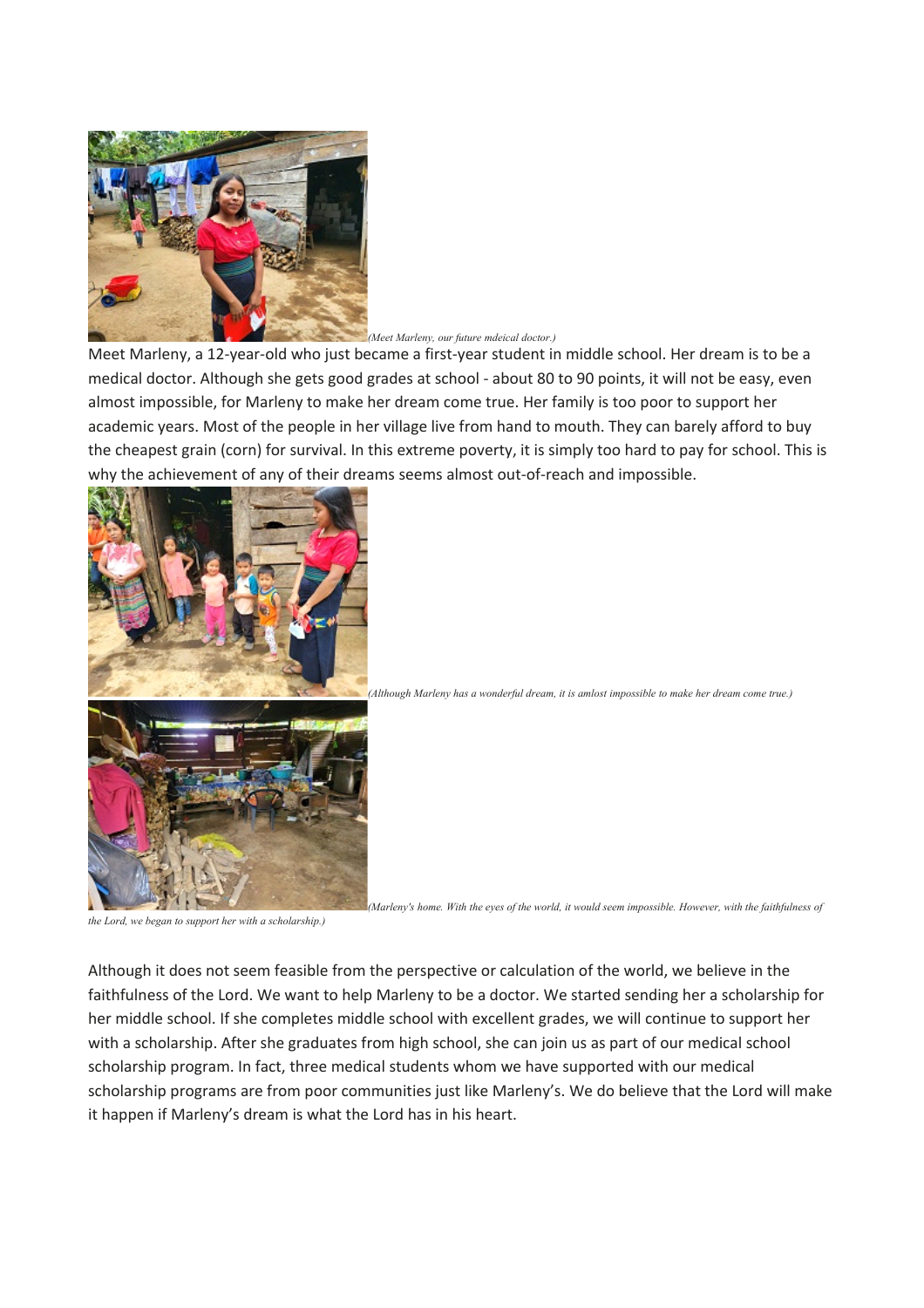

*(Our scholship students at Chuisajcaba Uno and Dos. Adding 37 new students this year, currenlty we are supporting 71 students with a scholarship. Thank you for your prayers and donations.)*

In this year, we began to support 37 new students with a scholarship. Though there were many dropout students during the pandemic, we are currently supporting 71 students in total, including those who have been supported since 2018. We are planning to email to each donor a picture and basic information about the scholarship student whom the donor supports. Please keep lifting our children in your prayers. (I am so sorry to ask you this. If you are supporting our children but do not receive the email, please email me and let me know. Sometimes we lose contact with donors, and do not know if the status of the donation is active or not.) If the Lord gives you a nudge in your heart to help the children, we ask you to commit 35 dollars monthly for at least three years. Thirty dollars will go directly to a student, and five dollars will be used to hire a teacher who will take care of the children with administration and afterschool classes.



*( We plan to support two dental students from this year. Picture shows the meeting with the dental students at San Carlos University to introduce the ministry of Healing Guatemala as well as the medical and dental scholarship program.)*

With regard to medical and dental scholarships this year, we will select two new dental students and support them until their graduation. With the grace of the Lord, two families committed to this. These two dental students will be from San Carlos National University Dental school. Currently we have ten medical students and one dental lab student in our medical/dental scholarship program. We have already had a meeting with the dental students, and I am currently reviewing their applications. Home visits will follow this week. By the end of April, two of our new dental scholarship students will receive their first scholarship. It is essential to have faithful Guatemalan medical doctors and dentists for Bethesda to continue to serve the people of God more abundantly in the future. The fruitful medical and dental service of Bethesda with these medical doctors and dentists in the future cannot be compared to the current level of service at Bethesda! So many of God's people will experience the healing of the Lord physically as well as spiritually through the hands and hearts of our doctors and dentists. For the medical and dental scholarships, we ask a commitment of 400 dollars a month for six years. Please consider supporting our medical and dental students in your prayers.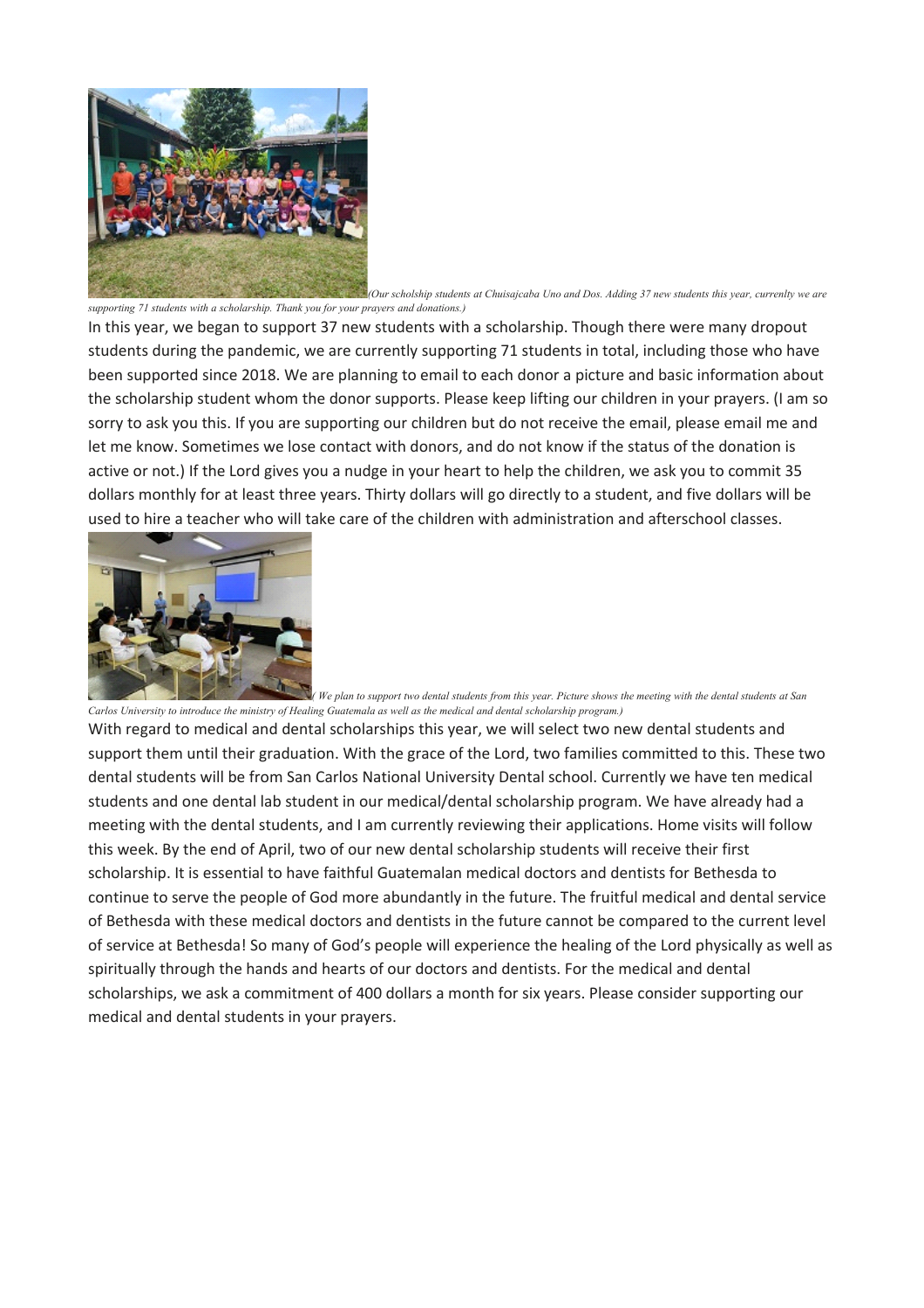

*families.)*

*(Trinity's team witnessed the presence of the Lord among those people, while they provided a bag of basic grains to 50* 

The next exciting news is that Bethesda had a mission team from Trinity UMC Sumter, SC! The twelvemembered team performed medical ministries and did some construction during their week here. Alongside the Trinity's medical team, Bethesda provided a dental team to take care of dental patients. The team could reach out to about 420 medical patients and to about 180 dental patients. It was such a blessing to meet the people in person and help them out. The people in rural area have a minimum access to medical services due to the location as well as to the lack of resources. On top of that, the pandemic made it even more difficult. Also, we were so blessed when people gave thanks to the Lord, confessing that the Lord is with them. Through the team being with the rural Guatemalans, our brothers and sisters in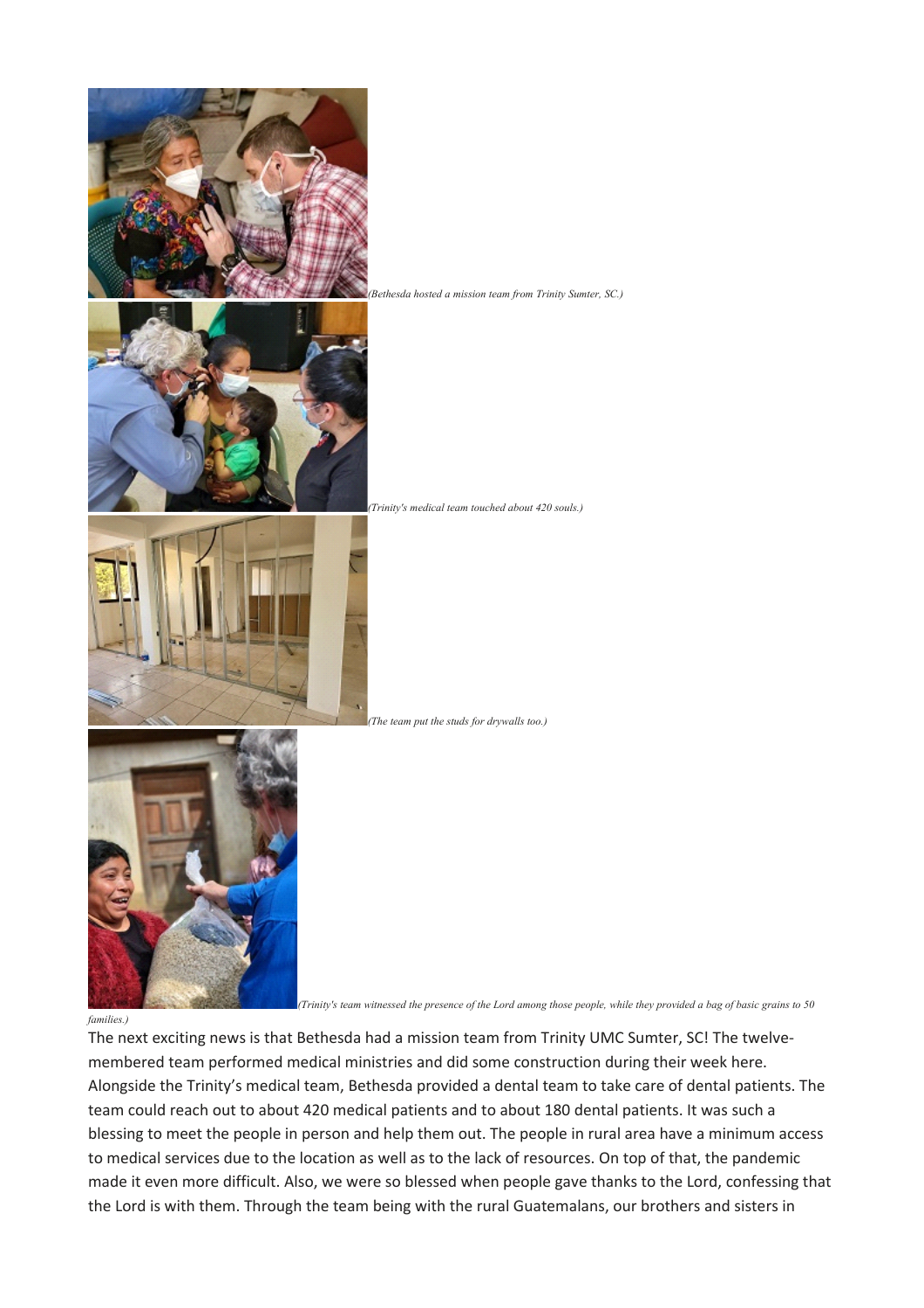those rural areas saw the presence of the Lord with and in them. Among the smiles of the people at mobile clinics, we could feel the joy of our Lord. Thanks be to the Lord!



*(Alongside the Trinity team, Bethesda's dental team reached out to about 180 patients.)*



When I saw Trinity's mission team, the team seemed like trees in spring time that are budding so many leaves on their branches. During winter, the trees were holding their life within their bark, yet in spring the trees cannot hold them within themselves. I think Trinity's team also cannot hold the life of the Lord and the passion to serve within themselves. Trinity's team was the last team who came and served the people of God in Guatemala before the pandemic hit. It is the first team to come and touch the souls of our brothers and sisters in Guatemala before the pandemic ends. Because of the love of the team, I was also blessed, receiving lots of love and joy! Thank you, again.



*(Thank you, Trinity for sharing your love.)*

*(If you plan to come to Guatemala, you are welcome!)*

We are expecting two more teams at Bethesda this year. I believe that the Lord will do amazing things to his people through these teams. If you or your church plan to have a short-term mission at Bethesda,